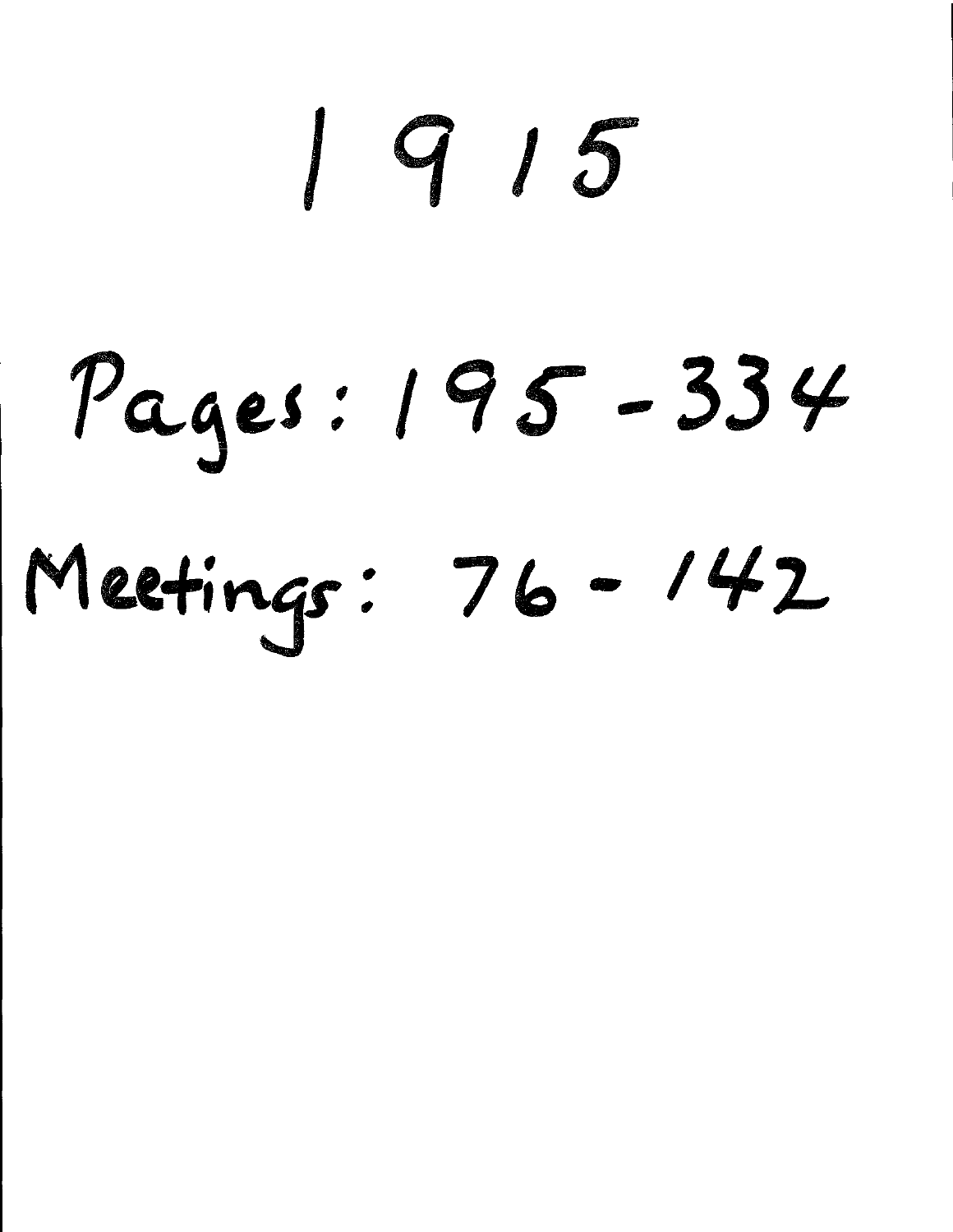### SEVENTY-SIXTH MEETING OF THE NORTH

### AMERICAN DIVISION CONFERENCE COMMITTEE

### Takoma Park, D. C., January 4,1915.

MEMBERS PRESENT: I H Evans, G B Thompson, W T Knox, M E Kern, W W Prescott, H W Miller; also W A Spicer, J L Shaw, F M Wilcox, E R Palmer, T E Bowen.

Prayer by W A Spicer.

 $\zeta$  .

### INCORPORATING WORK FOR BLIND:

A letter from  $L$  M Muck was read suggesting that the work for the blind be incorporated.

VOTED, That we do not see light in incorporating the work for the blind at this time/

### EVANGELIST FOR CHICAGO:

VOTED, That the Secretary take up correspondence with the North Pacific Union with a view to securing either Elder J F Piper or Elder M H St. John for evangelistic work in Chicago.

### REQUEST FOR VIRGINIA TERRITORY:

A request being received from Elder W H Branson, President of the Cumberland Conference, and Elder 0 Montgomery, President of the Southeastern Union, asking permission to place canvassers in a few of the extreme southern counties of Virginia, it was

VOTED, That we look with favor upon the request from the President of the Cumberland Conference and the President of the Southeastern Union for permission to canvass a few counties in the Southern part of Virginia, and suggest that this be done  $pr \circ r$ viding satisfactory arrangements can be made with the Virginia and Columbia Union Conferences.

### CHANGE IN SIGNS:

The question of the advisability of reducing the Signs from a<br>en page to an eight page paper was considered. A letter from sixteen page to an eight page paper was considered. C H Jones was read, asking counsel in the matter.

VOTED, That we look with favor upon the plan of reducing the Signs of the Times, weekly, from sixteen pages to eight pages, but suggest that the Pacific Press take up correspondence with the various Union and local conferences in the North American Division Conference in reference to this matter, with a viw to ascertaining the sentiment of the field upon the question, and suggest that the matter be decided by the constituency at the meeting to be held in M:, untain View in March, 1915.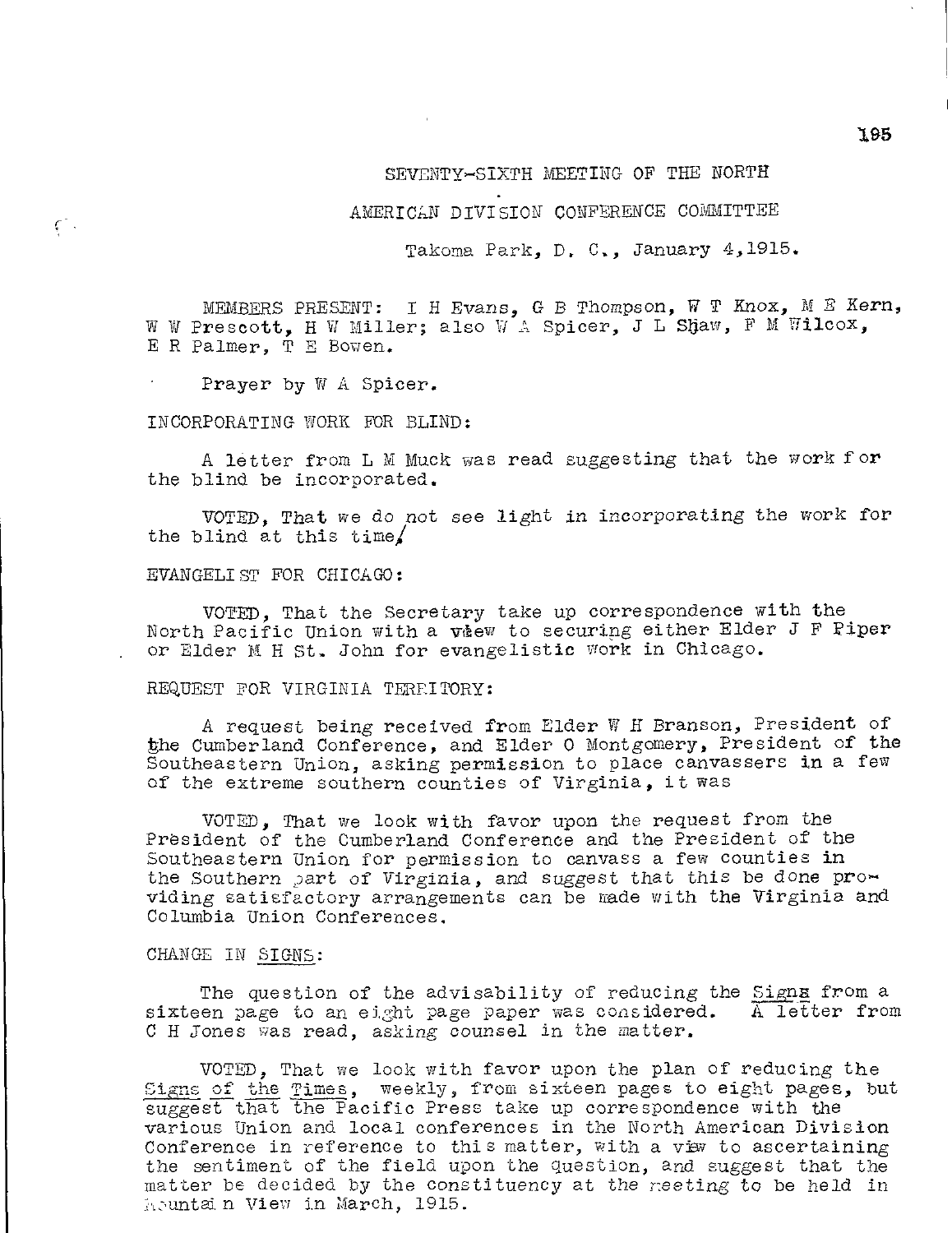### H E ROBINSON:

 $\zeta$ 

VCTED, That weadvise Elder H E Robinson to locate at Ashville, North Carolina, to act as pastor of the church at that place, his work to be under the direction of the local conference committee.

### MEDICAL CONVENTIONS:

The Medical Secretary a sked counsel in reference to planning for additional medical conventions.

VOTED, That as the matter of holdingrmdical conventions was given careful consideration at the time of the Council, and the number of which number of advisable to hold was arranged, we do not feel fits to vary from the arrangements that were made by the Fall Council, and plan for additional conventions.

Adjourned.

I H Evans, Chairman, G B Thompson, Secretary.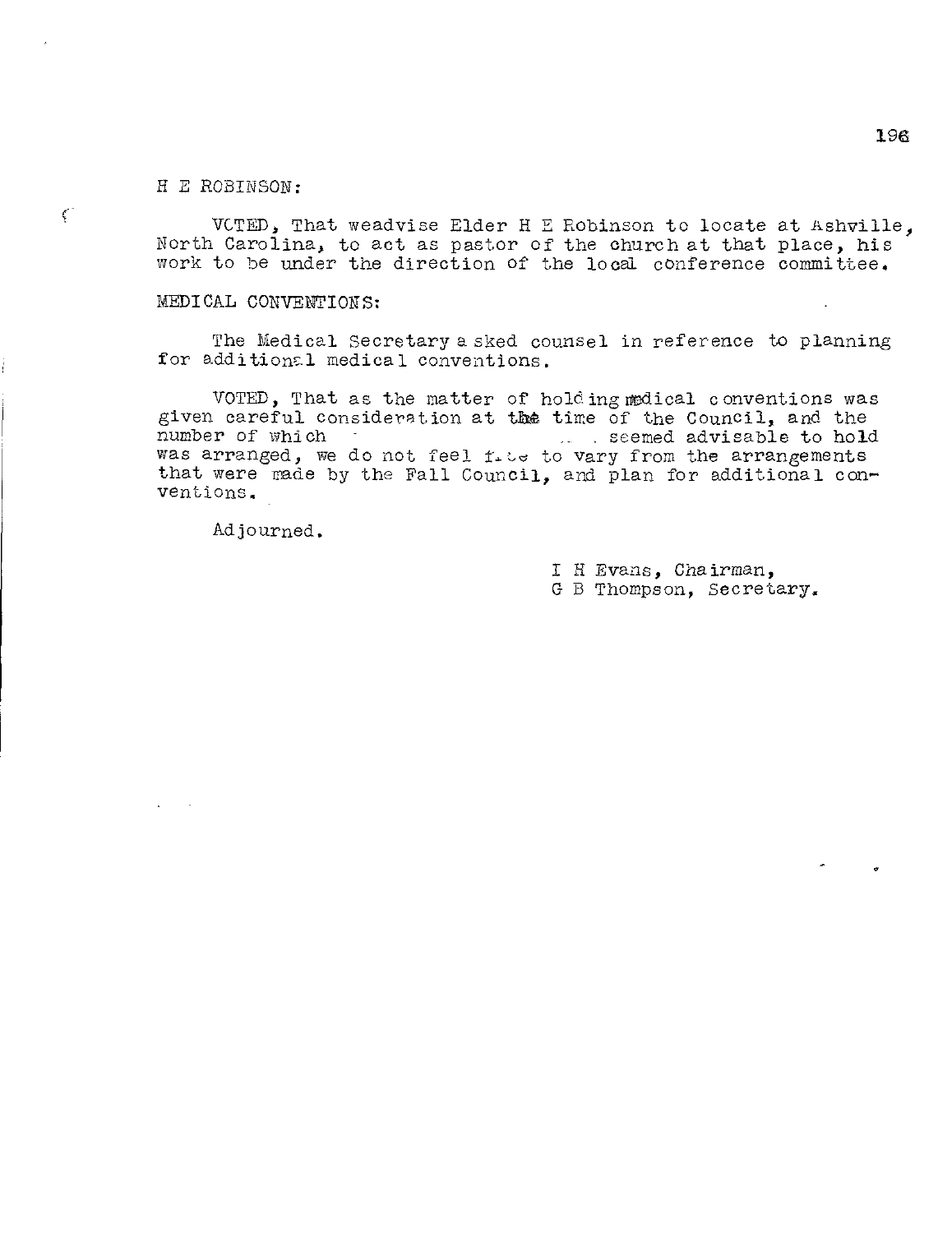### SEVENTY-SEVENTH MEETING OF NORTH

### AMERICAN DIVISION CONFERENCE COMMITTEE

Takoma Park, D. C., January 5, 1915.

PRESENT: I H Evans, W T Knox, G B Thompson, M E Kern, C S Longacre, W W Prescott, F W Paap; also W A Spicer, F M Wilcox, J L Shaw, E R Palmer.

Prayer by C S Longacre.

### $MORTENSEN ~ WEST:$

 $\frac{1}{\lambda_{\rm{N}}}\times$ 

VOTED, That we concur in the request of Brother S Mortensen that he spend some time laboring in the conferences on the Pacific slope in the interests of the Swedishwork, and suggest that he remair as long as may be necessary to look after the work properly, perhaps attending some of the earlier camp-meetings.

### MILLER - COLLEGE VIEW:

VOTED, That we approve of the suggestion that Elder B E Miller, Secretary of the German Department in the East, attend the meeting to be held in College View, Nebraska, beg nning January 19.

### STEPHENSON - GRAYSVILLE:

VOTED, That we approve of the request of Elder C B Stephenson, Secretary of the Negro Department, that he move his family from Boston, Georgia, to Graysville, Tennessee, and that we pay the necessary moving expenses.

### JEWISH HOME  $\sim$  AUDIT©

VOTED, That we request J J Ireland, Ausitor of the North American Division Conference, to visit the Jewish Home conducted by Elder F C Gilbert, and make a careful audit of the affairs of this institution, ascertaining the receipts which have beenreceived in behalf of the Jewish work, together with all disbursements, and report his findings to this Committee,

### $GILBERT ~~ NEW$  YORK CITY:

VOTED, That we request Brother F C Gilbert to meet Elders W T Knox. W  $A$  Spicer and R  $D$  Quinn in New York City the afternoon and evening of January 12, 1915, with a view to counselling together concerning his work for the Jewish people.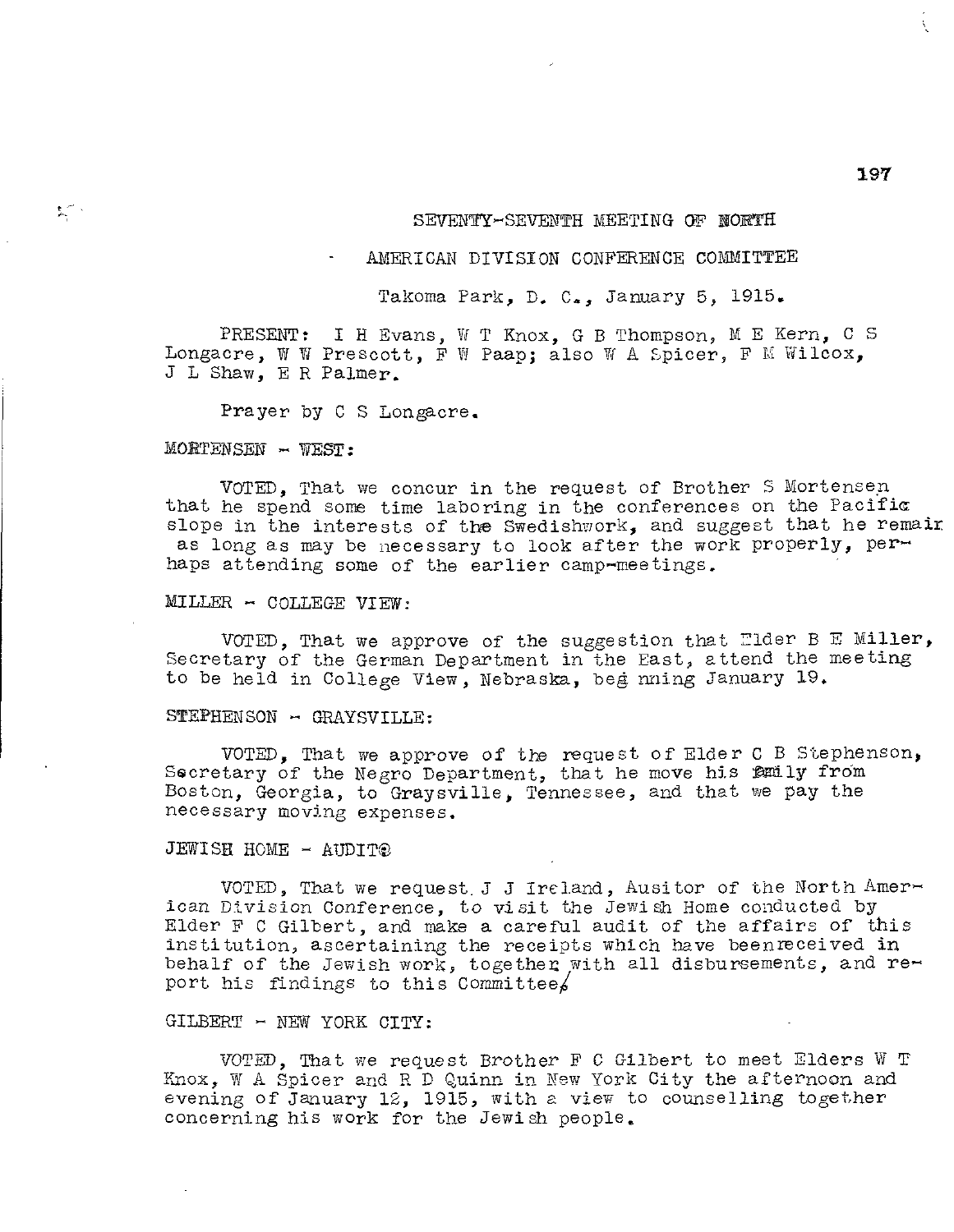### DAVID GUIDBRANDON  $-$  WAGE:

 $L^{\pm\pm}$ 

VOTED. That we authorize the Treasurer to pay the transportation of Brother David Guldbranson from Iceland to Manitoba, amounting to \$334,00, and that his wage be \$14.00 per week, this rate to be subject to further consideration when counsel has been secured from the field where he is laboring,

### COMMITTEE'S REPORT ON ADJUSTMENT OF DEPARTMENTS.

The Committee appointed to investigate the expense of maintaining the various departments now operated under the General and North American Division Conferences, and make recommendations looking toward greater efficiency and economy rendered the following report:

That during the first five months of 1913, previous to the organization of the Division Conference, there was a total expense involved in the various departments of \$14,977.97, created as follows:

Jan. 20, 1913 - June 20, 1913.

| Department        | AV.<br>Employed | No.<br>Salaries | Traveling    | Office      |
|-------------------|-----------------|-----------------|--------------|-------------|
| Educational       | 2               | 651.00          | \$<br>471.23 | \$<br>69.21 |
| Executive         | 14              | 4374.00         | 485.92       | 1095.97     |
| Medical           | 2               | 595.71          | 3.00         | 44.72       |
| Press Bureau      | 2               | 667.57          | 6.46         | 213.29      |
| Publishing        | 2               | 695.90          | 142.25       | 81.57       |
| Religious Liberty | 2               | 1010.35         | 408.11       | $302 - 83$  |
| Mis. Volunteer    | 4               | 1332,90         | 153.88       | 243.50      |
| Sabbath School    | $\overline{4}$  | 1145.40         | 210.39       | 572.81      |
|                   | 32              | 10,472,83       | 1,881.24     | 2,623,90    |
|                   |                 |                 |              | \$14.977.97 |

During the corresponding period in 1914, after the organization of the Division Conference the cost of operating the General Confe ence departments amounted to  $$11,561.37$ , created as follows:

### STATEMENT OF GENERAL CONFERENCE DEPAR'MENT EXPENSES

|                     |                | Jan. 20, 1914 - June 20, 1914 |                                              |                            |
|---------------------|----------------|-------------------------------|----------------------------------------------|----------------------------|
| Department Employed | Av. No.        | Salaries                      | Traveling                                    | Office                     |
| Educationa1         | 2              | 637.38                        | 131.11                                       | 125,38                     |
| <b>Executive</b>    | 12             | 4055,66                       | 627.18                                       | 1271.20                    |
| Medical             | 2              | 588.00                        | 5.00                                         | 53.99                      |
| Mis. Vol.           | 3              | 546.28                        | 176, 21                                      | 406.05                     |
| Publishing          | 2              | 571.84                        | 460.79                                       | 110,43                     |
| Sabbath School      | $\overline{4}$ | 972,90                        | 98,66                                        | 723.33                     |
|                     | 25             | 7372.06                       | 1498.95<br>The common contract of the common | 2690.36 11561.37<br>77.777 |

198

Decrease 3116,60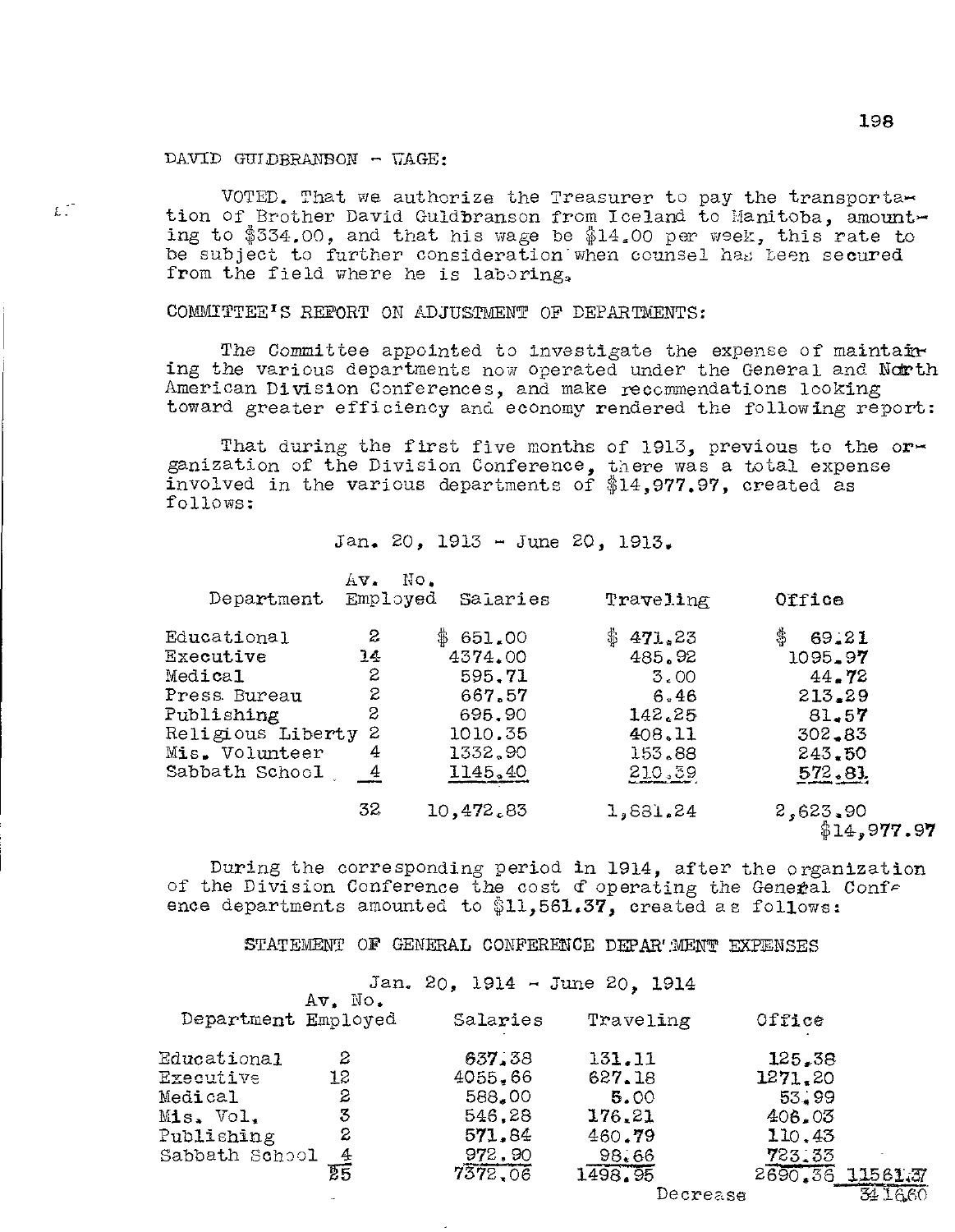And for the same period the like expense to the Division Conference was \$8517.66, created as follows:

 $\mathfrak{t}^{\mathbb{C}}$ 

STATEMENT OF THE DEPARTMENT EXPENSE

OF THE NORTH AMERICAN DIVISION CONTESWE

| Department   | Av. No.<br>Employed | Salaries | Traveling | Office  |
|--------------|---------------------|----------|-----------|---------|
| Educational  |                     | 523.49   | 8.15      | 43.87   |
| Executive    | 6                   | 1939.11  | 577.06    | 204.06  |
| Medical      | 3.                  | 275.00   | 128.87    | .66     |
| Mis. Vol.    | 3                   | 1481.81  | 169.93    | 263.89  |
| Press Bureau | 2                   | 544.27   | 400.29    | 109.65  |
| Pub. Dept.   |                     | 520.00   | 177.73    | 128,86  |
| Rel. Liberty | 2                   | 670,00   | 103.68    | 248.78  |
|              | 16                  | 5951.68  | 1565.71   | 1000.27 |

Jan, 20, 1914 - June 20, 1914.

8517.66

Combining the departmental expense of the two Conferences for the period under consideration, the following showing is made:

STATEMENT OF THE DEPARTMENT EXPENSE OF THE

GENERAL AND NORTH AMERICAN DIVISION CONFERLNCES

Jan. 20, 1914 - June 20, 1914.

| Department     | No <sub>n</sub><br>Λv.<br>Employed | Salaries  | Traveling | Office                         |
|----------------|------------------------------------|-----------|-----------|--------------------------------|
| Educational    | 3                                  | 1158.87   | 139.26    | 169.25                         |
| Executive      | 18                                 | 5994.77   | 1204.24   | 1475.26                        |
| Medical        | 3                                  | 863.00    | 133.87    | 54.65                          |
| Mis. Vol.      | 6                                  | 2028.09   | 346.14    | 669.92                         |
| Press Bureau   | $\mathbf{S}$                       | 544.27    | 400.29    | 109.65                         |
| Publishing     | 3                                  | 1091.84   | 638.52    | 239.29                         |
| Rel. Liberty   | $\mathbf{c}$                       | 670.00    | 103,68    | 248.78                         |
| Sabbath School | $\triangleq$                       | 972,90    | $-98,66$  | 723,33                         |
|                | 41                                 | 13,323,74 | 3064.66   | 3690.1320,078.5.               |
| G.C.in 1913    | $\frac{32}{5}$                     | 10,472,83 | 1881.24   | 2623.9014,977.95               |
| INCREASE       | 9                                  | 2,850.91  | 1183.42   | $5,100,$ $\bar{e}$<br>1066, 23 |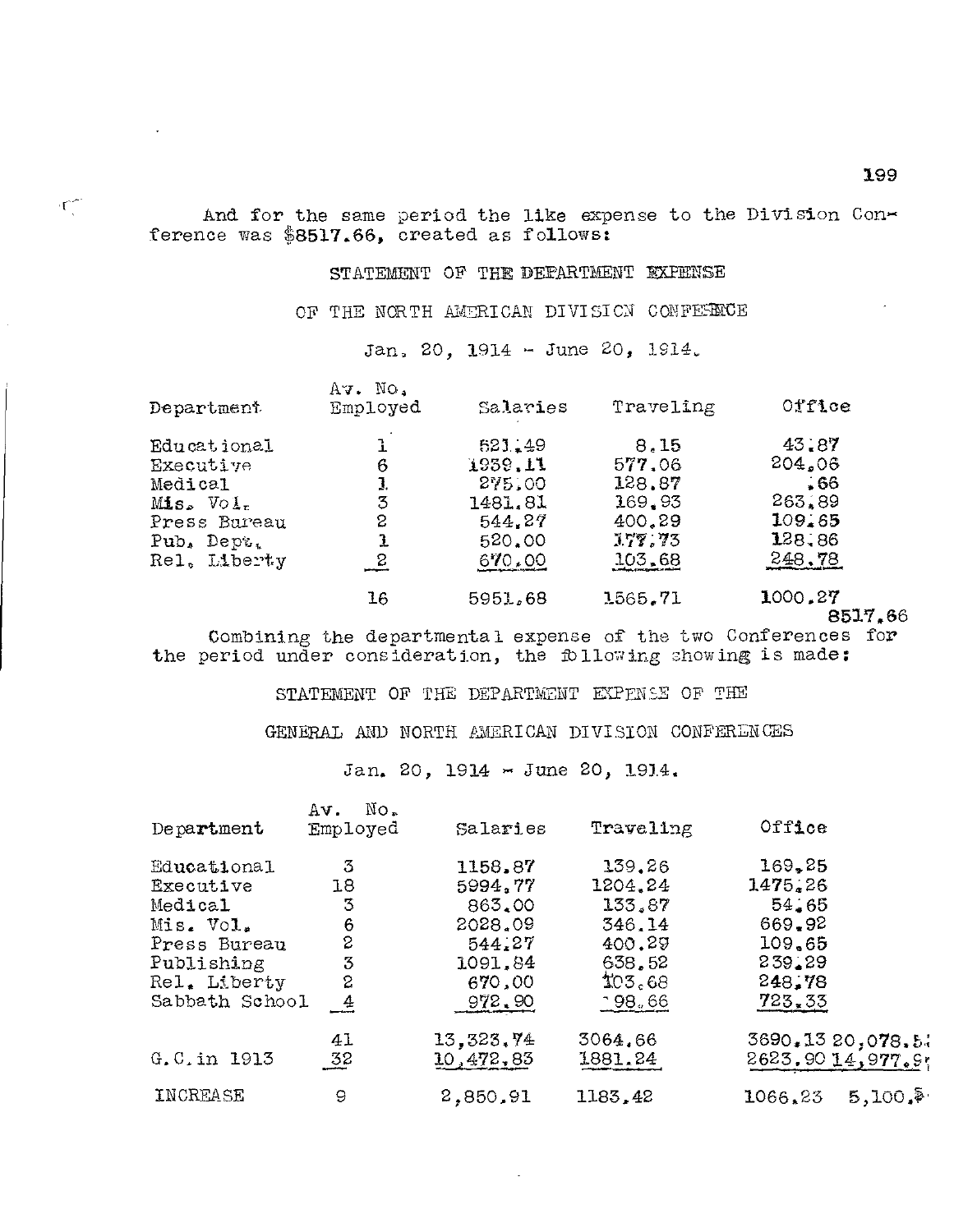This gives an apparent increase over the like period of 1913 when the General Conference only was operating, of 9 employees, at an additional expense of \$5,100.56.

Since the Division Conference has been organized there has, however, been made some expansion to the office work independent of the new organization. For the Home Missionary work three employees have been added, and for the general Mailing Department, one employee There have been two additions made to the working force in the Educational Department. One, Professor Lewis, was engaged for the Correspondence School previous to the organization of the Division.<br>Conference, Another, Prfoessor Shaw, is giving his time exclusive Another, Prfoessor Shaw, is giving his time exclusively to the Washington Missionary College. This would leave apparently three additional workers on account of the creation of the new Conference.

In view of the full time of Professor Shaw being occupied in College work, we recommend,

First, That he be relieved of the responsibility of the secretaryship of the Educational Department of the General Conference, and that Professor Griggs be appointed to the same.

Second, That the resignation of Professor Griggs as an elected member of the General Conference Committee be requested, and that Professor Shaw be elected to fill the vacancy.

> T H Evans W T Knox COMMITTEE: W W Prescott E R Palmer J J Ireland G B Thompson W A Spicer.

Adjourned.

 $\epsilon$ 

I H Evans, Chairman,

G B Thompson, Secretary.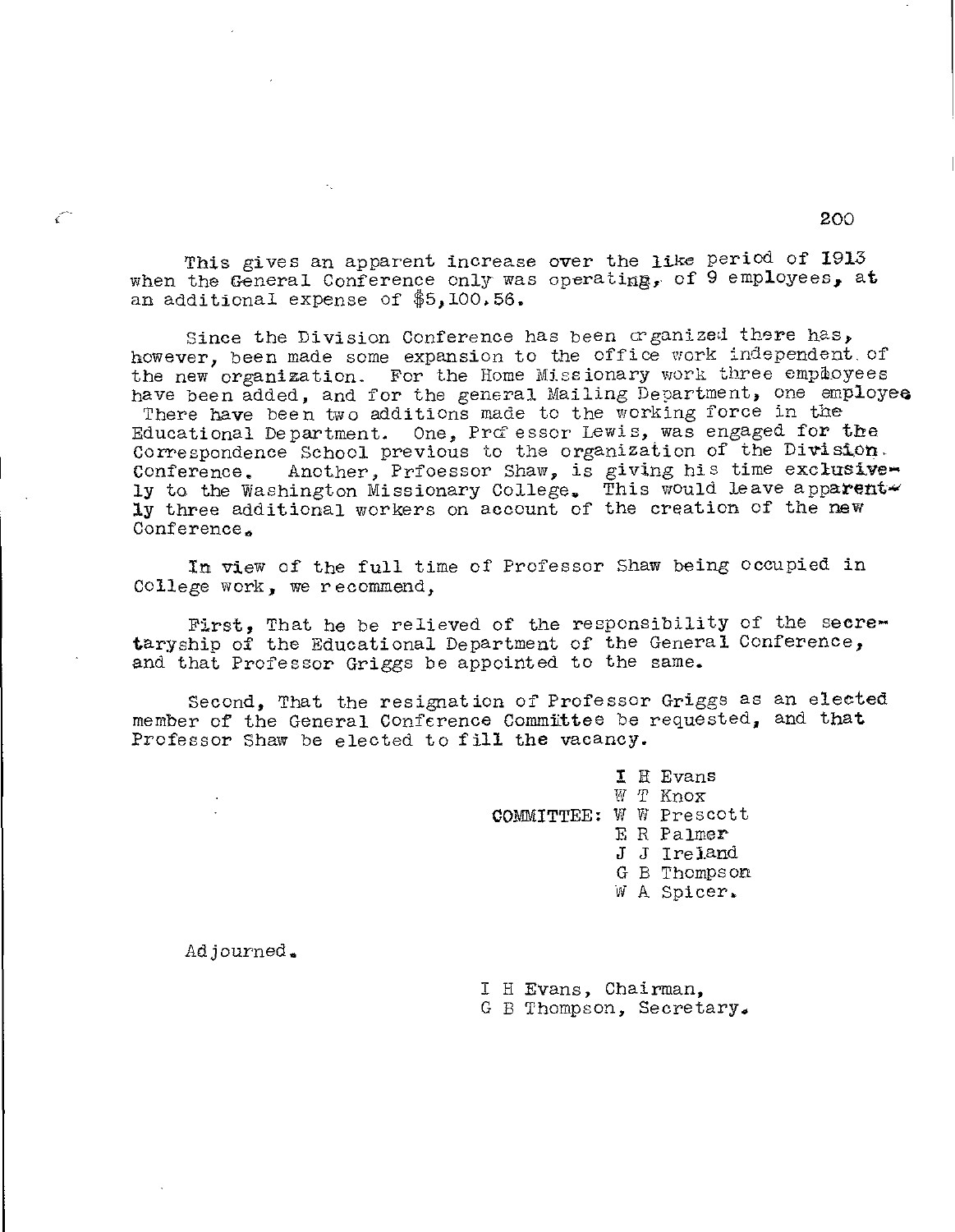### SEVENTY-EIGHTH MEETING OF NORTH

### AMERICAN DIVISION CONFERENCE COMMITTEE

Takoma Park, D. C., Janary 8,1915/

PRESENT: I H Evans, W T Knox, G B Thompson, F Griggs, W W Prescott, Mrs. L Flora Plummer, M E Kern, H W Miller, <sup>G</sup> S Longacre; also W A Spicer, F M Wilcox, C L Benson, W E Howell, T E Bowen, E R Palmer, d L Shaw.

Prayer by F M Wilcox.

### ERICKSON - MISSIONARY WOLUNTEER DEPARTMENT:

Miss Erickson having resigned as Secretary of the Missionary Volunteer Department, it was

VOTED, That Miss Matilda Erickson be listed as a member of the Missionary Volunteer Department.

### SHAW-EDUCATIONAL DEPARTMENT:

Prof. J L Shaw having resigned as Secretary of the General Conference Educational Department, it was

VOTED, That Prof. J L Shaw be listed as a member of the Educational Department.

EDUCATIONAL - MISSIONARY VOLUNTEER COUNCIL:

VOTED, That the Council of the Educational and Missionary Volunteer Dehartments be held as soon after the close of the schools as possible.

Further, $\sim$ 

VOTED, That we advise that this Council be held in the Pacific Union Conference.

Adjourned,

I H Evans, Chairman,

G B Thompson, Secretary.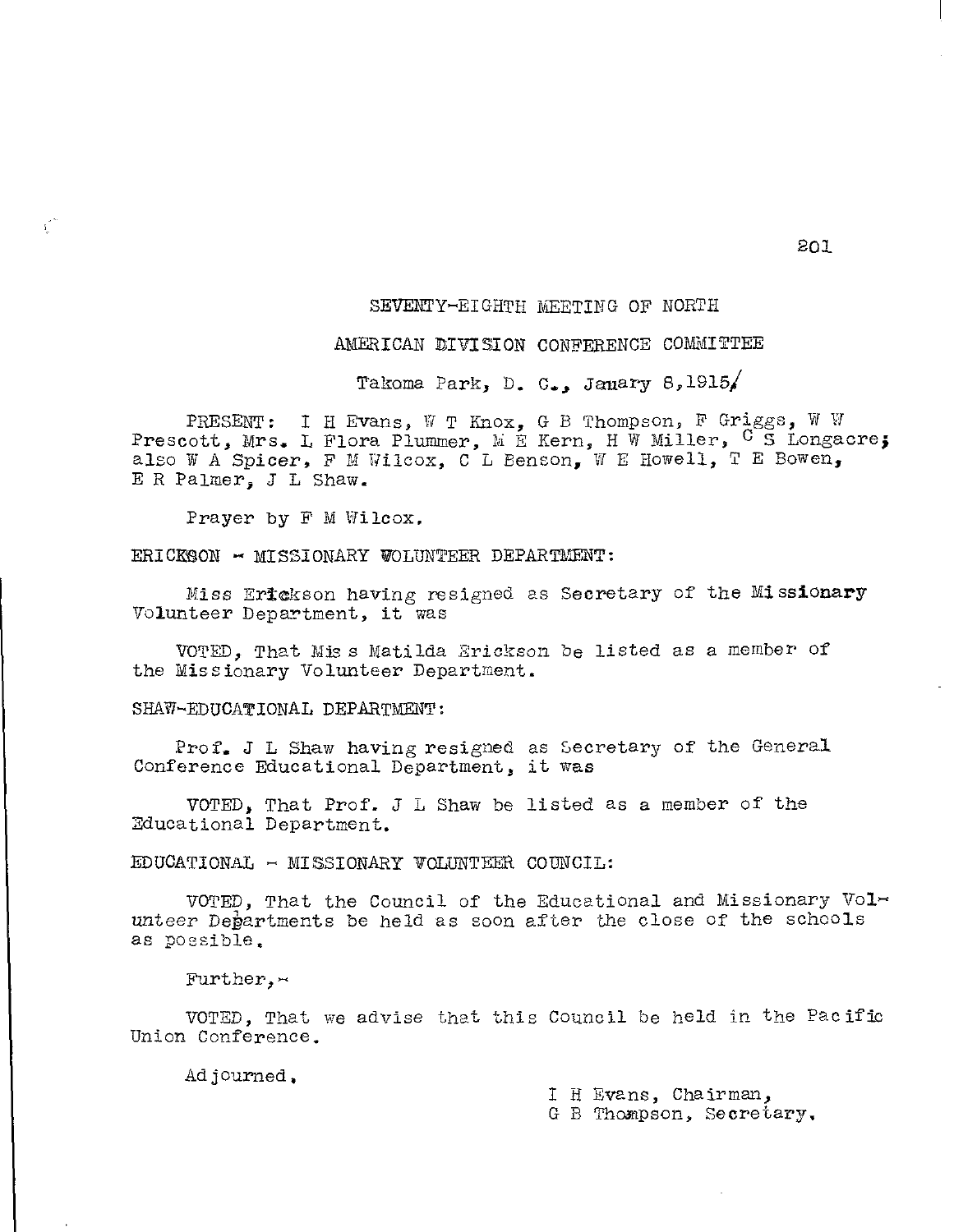### SEVENTH-NINTH MEETING NORTH

### AMERICAN DIVISION CONFERENCE COMMITTEE

Held at College View, Nebr.,

### January 20, 1915.

MEMBERS PRESENT: I H Evans, G F Haffner, Charles Thompson, 0 A Olsen, L H Christian, G F Watson, R A Underwood, B E Miller, F Griggs, W T Knox; also the presidents of the various local conferences in the Central and Northern Unions.

### WORKERS FOR SOUTH AMERICA AND SOUTH AFRICA:

Requests were presented from the General Conference Committee for a German worker for South America,- one giving promise of possessing administrative ability; also an evangelist for South Africa. The names of George R E McNay, of Iowa, and Brother R N Studt, of Colorado, were suggested for South Africa.

### COLORED WORKER FOR SAVANNAH:

مبسمع

A request from Elder C. B. Stephenson, Secretary of the Negro Department, that suitable help for Savannah, Georgia, be secured to take charge of the colored work in the city, was considered.

VOTED, That Elder U S Willis, of St. Louis, Missouri, be recommended to take up work in Savannah, Georgia.

Elder J S Rouse, of Missouri, consented to this, with the understanding that the Division Conference will meet the necessary transportation expenses of a worker to take the place of Elder Willis of St. Louis.

### TRANSFEP. OF J W OWENS:

VOTED, That we recommend Elder J W Owens, of Colorado, to labor in the Missouri Conference.

### SHEAFE - DENVER:

VOTED, That Elder L C Sheafe, of Southern California, be invited to take up work among the colored:people in Denver, Colorado.

### PERIODICALS IN VARIOUS LANGUAGES:

Realizing the important mission and great value of our various papers and magazines, not only as a medium of communication, instruction, encouragement and general enlightenment for our own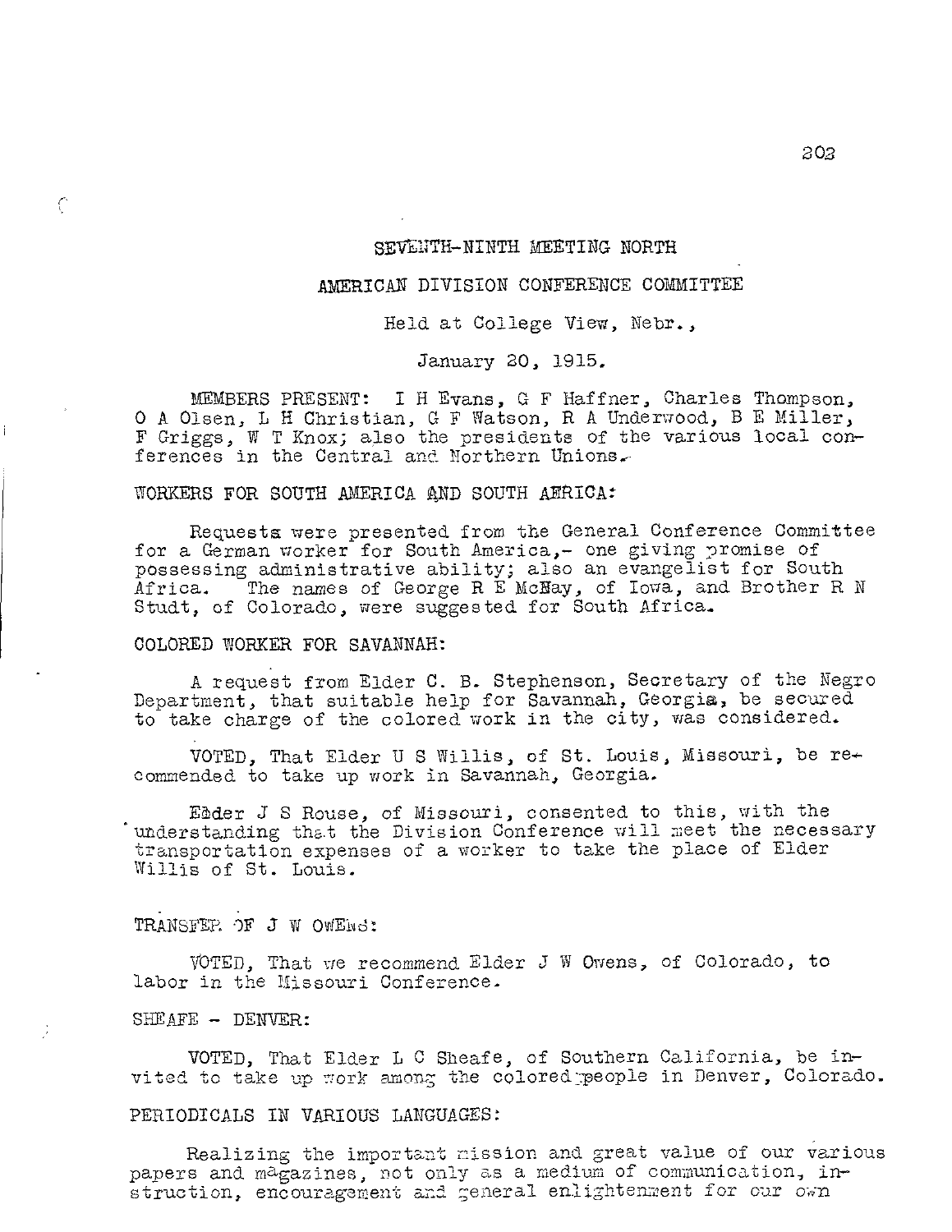people, but also as a means cf bringing the truth of God before the people generally, we

RECOMMEND, That similar papers be issued in the Russian, Hungarian, Bohemian and other tongues as the advancement of the work may demand, and further,-

RECOMMENDED, That we request the Review and Herald to undertake the production of these periodicals, the supervision of the literary work being under the direction of Elder 0 A Olsen.

### EDUCATIONAL SECRETARY SOUTHERN UNION:

VOTED, That we recommend that Prof. C B Hughes, of Keene, Texas, take the Educational Secretaryship of the Southern Union Conference.

EDUCATIONAL SECRETARY SOUTHEASTERN UNION:

VOTED, That Prof. G C George of South Dakota be recommended to take the Educational Secretaryship of the Southeastern Union Conference.

Adjourned.

I H Evans, Chairman, W T Knox, Secretary pro tem.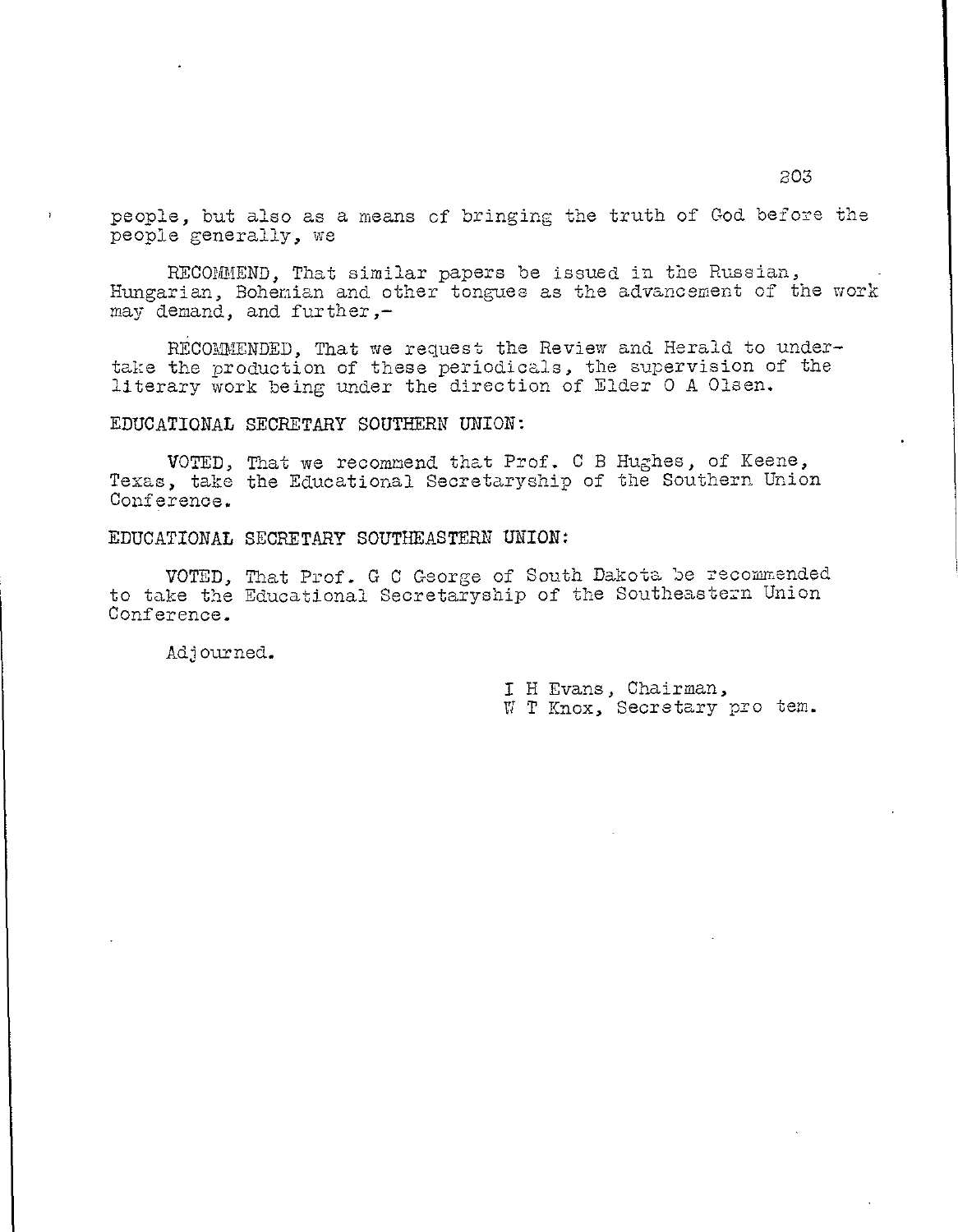### EIGHTIETH MEETING OF THE NORTH

### AMERICAN DIVISION CONFERENCE EXECUTIVE COMMITTEE

### Held at Takoma Park, D. C.,

### January 28, 1915.

MEMBERS PRESENT: I II Evans, W T Knox, G B Thompson, M E Kern, W Prescott, C S Longacre, W W Eastman, Mrs. L. Flora Plummer; also F M Wilcox, T E Bowen and N Z Town.

Prayer by C S Longacre.

### HILLCREST SCHOOL:

During the recent board meeting.at College View, Nebraska, Elder W C White and Prof. P T Magan placed before the Chairman and Treasurer the financial condition of the Hillcrest school, located near Nashville, Tennessee. This school, being involved in debt to the amount of \$18,000, advice was sought as to what was the wisest and best thing to do under the circumstances. It was agreed that the Division Conference Auditor should visit the school and<br>make an examination of the accounts. Therefore,-make an examination of the accounts.

• VOTED, That in order that the real 'financial standing of the Hillcrest School may be known we request J J Ireland, the Division Conference Auditor, to make a thorough audit of the accounts of the school, and submit a complete financial statement to the Committee, and further,--

VOTED, That W T Knox, S E Wight, C B Stephenson and J J Ireland be a Committee to study the report of the Auditor in connection with the general situation, and make recommendations as to the future of the work to be done at Hillcrest; whether in their judgment, it would be better to continue the school, or whether the work being done there could be done equally well at Huntsville, Alabama. Also what effect the closing of the school would have upon the work in general, and whether the assets of the school could be sold to good advantage.

### ATTENDANCE AT GENERAL CONVENTIONS:

In harmony with the expressed opinions of many members at our late Fall Council, that our ministers and evangelical workers should not be called from their evangelical work to attend conventions during 1915, we recommend,-

That, in the Bookmen's, Educational and Missionary Volunteer